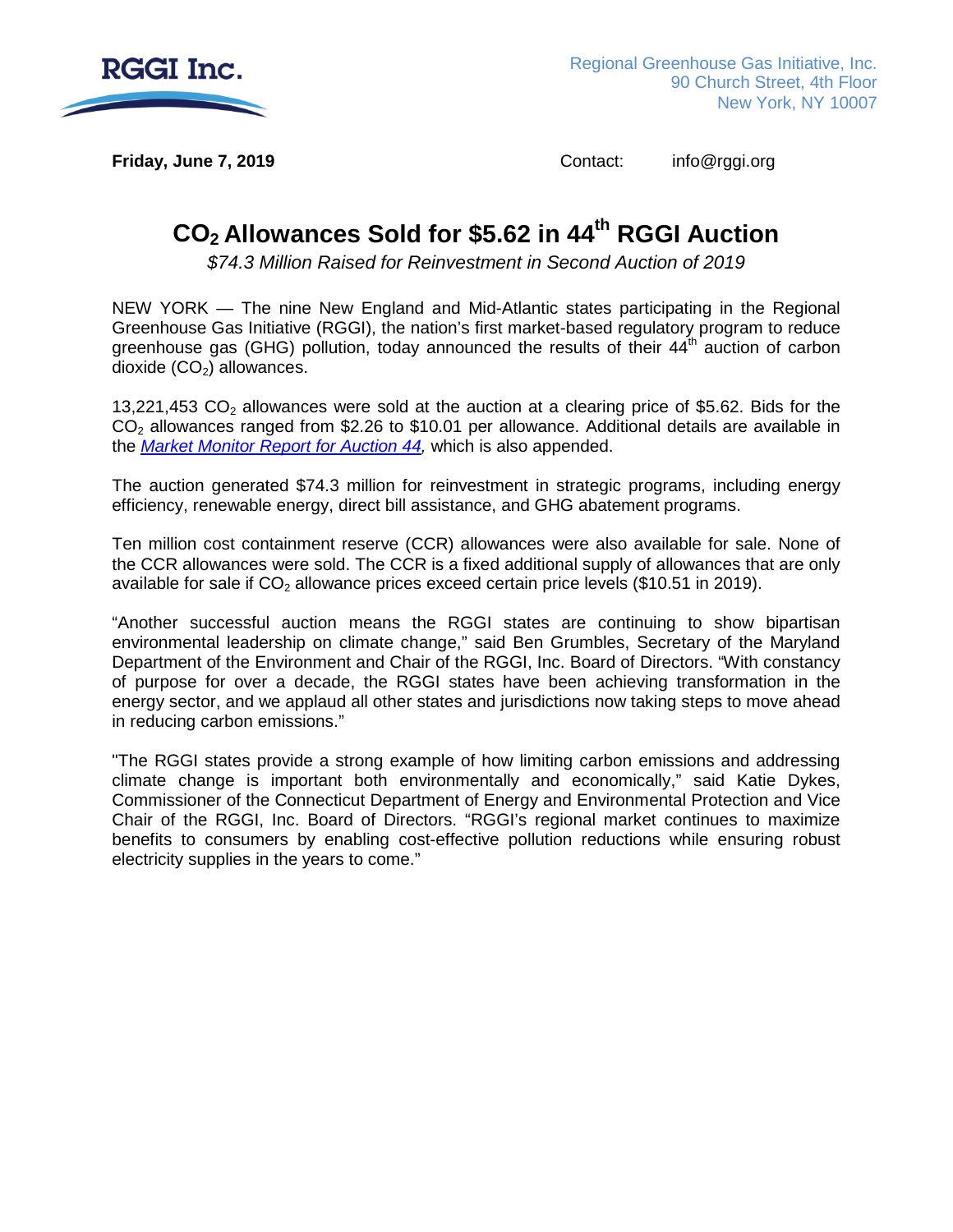| <b>Auction 44 Results At-A-Glance</b>                                                    |                    |  |
|------------------------------------------------------------------------------------------|--------------------|--|
| <b>Auction Date</b>                                                                      | June 5, 2019       |  |
| Allowances Offered for Sale                                                              | 13,221,453         |  |
| Allowances Sold                                                                          | 13,221,453         |  |
| Ratio of Bids to Supply                                                                  | 2.8                |  |
| <b>Clearing Price</b>                                                                    | \$5.62             |  |
| Reserve Price                                                                            | \$2.26             |  |
| Proceeds from Auction 44                                                                 | \$74,304,565.86    |  |
| <b>Total Cumulative Proceeds (All Auctions)</b>                                          | \$3,217,428,815.75 |  |
| Number of Bidders in Auction 44                                                          | 47                 |  |
| Percent of Allowances Purchased by Compliance-<br><b>Oriented Entities in Auction 44</b> | 38%                |  |
| Percent of Allowances Purchased by Compliance<br>Entities in Auction 44                  | 47%                |  |
| Percent of Allowances Purchased by Compliance<br>Entities in Auctions 1 - 44             | 74%                |  |

More auction data is also available at: [https://www.rggi.org/auctions/auction-results.](https://www.rggi.org/auctions/auction-results) Market monitor reports are available at: [https://www.rggi.org/auctions/market-monitor-reports.](https://www.rggi.org/auctions/market-monitor-reports) To receive announcements relating to future auctions and other RGGI news, please join the RGGI, Inc. mailing list at [http://eepurl.com/h2lCM.](http://eepurl.com/h2lCM)

#### **About the Regional Greenhouse Gas Initiative (RGGI)**

The New England and Mid-Atlantic states participating in the fourth RGGI control period (Connecticut, Delaware, Maine, Maryland, Massachusetts, New Hampshire, New York, Rhode Island, and Vermont) have implemented the first mandatory market-based regulatory program in the U.S. to reduce greenhouse gas emissions. The 2019 RGGI cap is 80.2 million short tons. The RGGI states also include interim adjustments to the RGGI cap to account for banked CO<sub>2</sub> allowances. The 2019 RGGI adjusted cap is 58.3 million short tons.

RGGI is composed of individual CO<sub>2</sub> budget trading programs in each state, based on each state's independent legal authority. A CO<sub>2</sub> allowance represents a limited authorization to emit one short ton of  $CO<sub>2</sub>$ , as issued by a respective state. A regulated power plant must hold  $CO<sub>2</sub>$  allowances equal to its emissions for each three-year control period. RGGI's fourth control period began on January 1, 2018 and extends through December 31, 2020. For more information visit [www.rggi.org.](http://www.rggi.org/)

#### **About the Regional Greenhouse Gas Initiative, Inc.**

The Regional Greenhouse Gas Initiative, Inc. (RGGI, Inc.) was created to provide technical and administrative services to the states participating in the Regional Greenhouse Gas Initiative. RGGI, Inc. is a 501(c)(3) nonprofit organization. For more information, visit[: www.rggi.org/rggi-inc/contact.](http://www.rggi.org/rggi-inc/contact)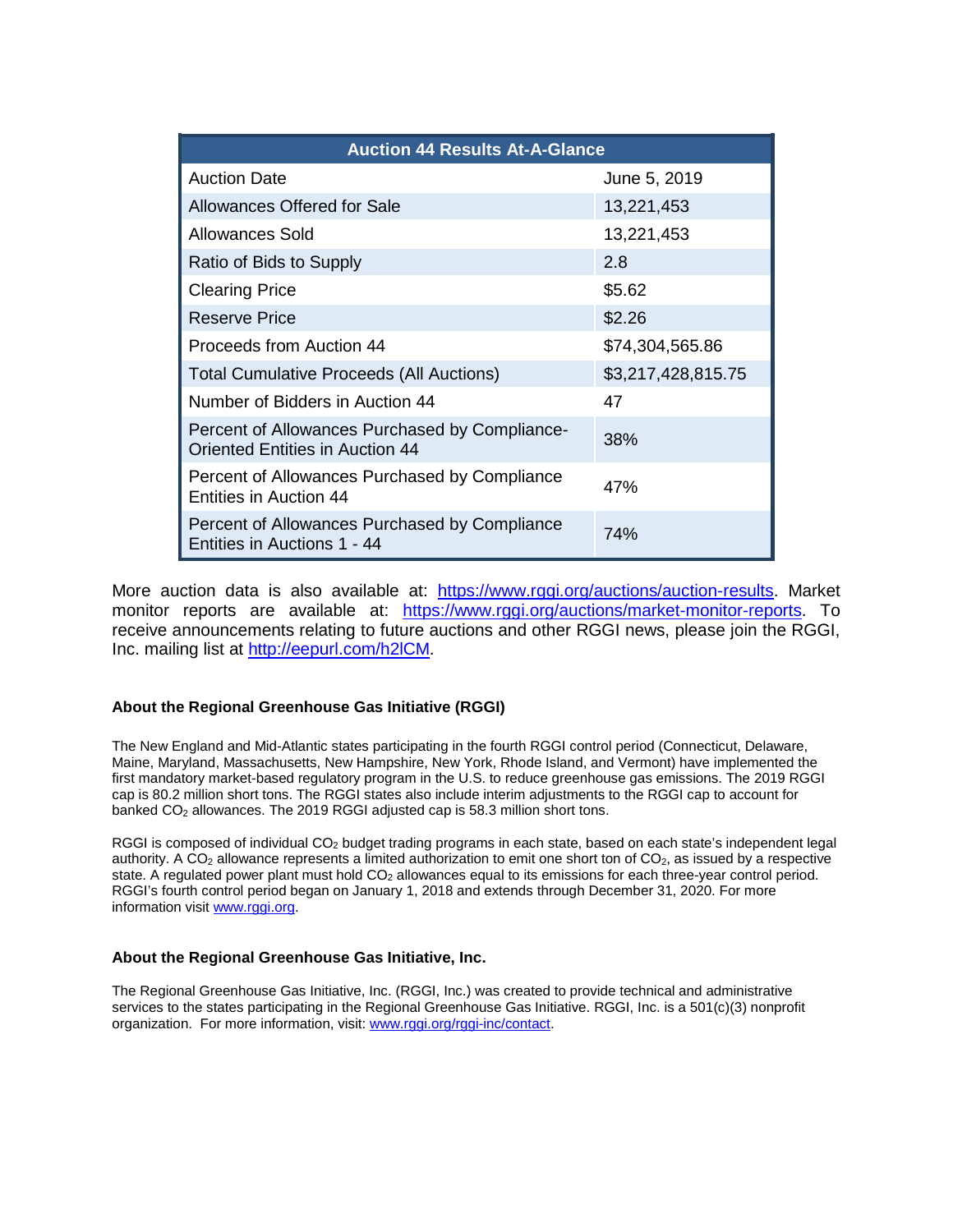

# **MARKET MONITOR REPORT FOR AUCTION 44**

**Prepared for:** 

**RGGI, Inc., on behalf of the RGGI Participating States**

**Prepared By:**



June 7, 2019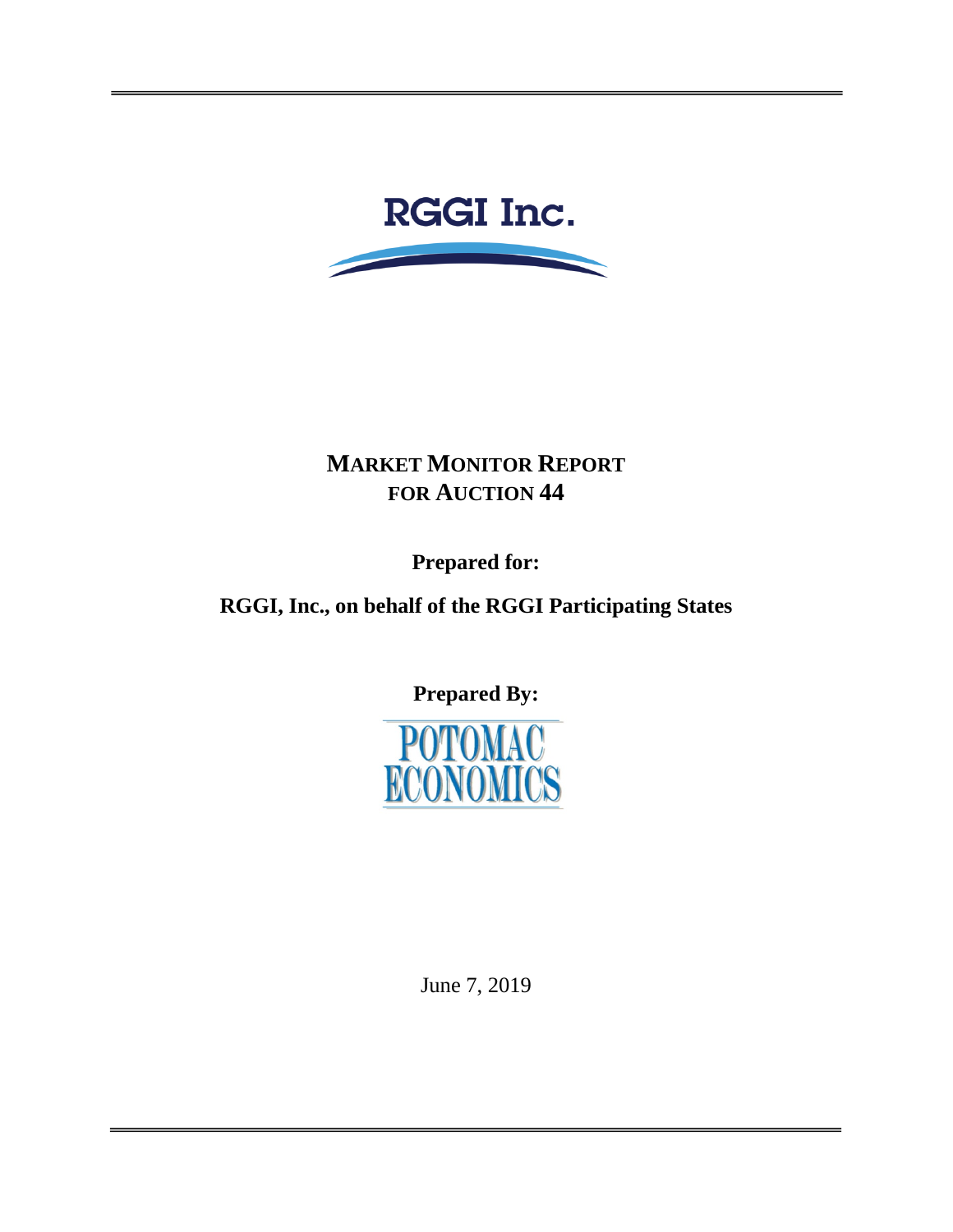

This report was prepared by Potomac Economics (the contractor) in the course of performing work contracted for and sponsored by RGGI, Inc. on behalf of states participating in RGGI (Connecticut, Delaware, Maine, Maryland, Massachusetts, New Hampshire, New York, Rhode Island, and Vermont). The opinions expressed in this report do not necessarily reflect those of RGGI, Inc. or any of the states participating in RGGI, and reference to any specific product, service, process, or method does not constitute an implied or expressed recommendation or endorsement of it. Further, RGGI, Inc., the states participating in RGGI, and the contractor make no warranties or representations, expressed or implied, as to the fitness for particular purpose or merchantability of any product, apparatus, or service, or the usefulness, completeness, or accuracy of any processes, methods, or other information contained, described, disclosed, or referred to in this report. RGGI, Inc., the states participating in RGGI, and the contractor make no representation that the use of any product, apparatus, process, method, or other information will not infringe privately owned rights and will assume no liability for any loss, injury, or damage resulting from, or occurring in connection with, the use of information contained, described, disclosed, or referred to in this report.

The Regional Greenhouse Gas Initiative (RGGI) is the first mandatory market-based regulatory program in the U.S. to reduce greenhouse gas emissions. RGGI is a cooperative effort of New England and Mid-Atlantic states to reduce emissions of carbon dioxide  $(CO<sub>2</sub>)$  from the power sector.

RGGI, Inc. is a non-profit corporation created to provide technical and administrative services to the states participating in the Regional Greenhouse Gas Initiative.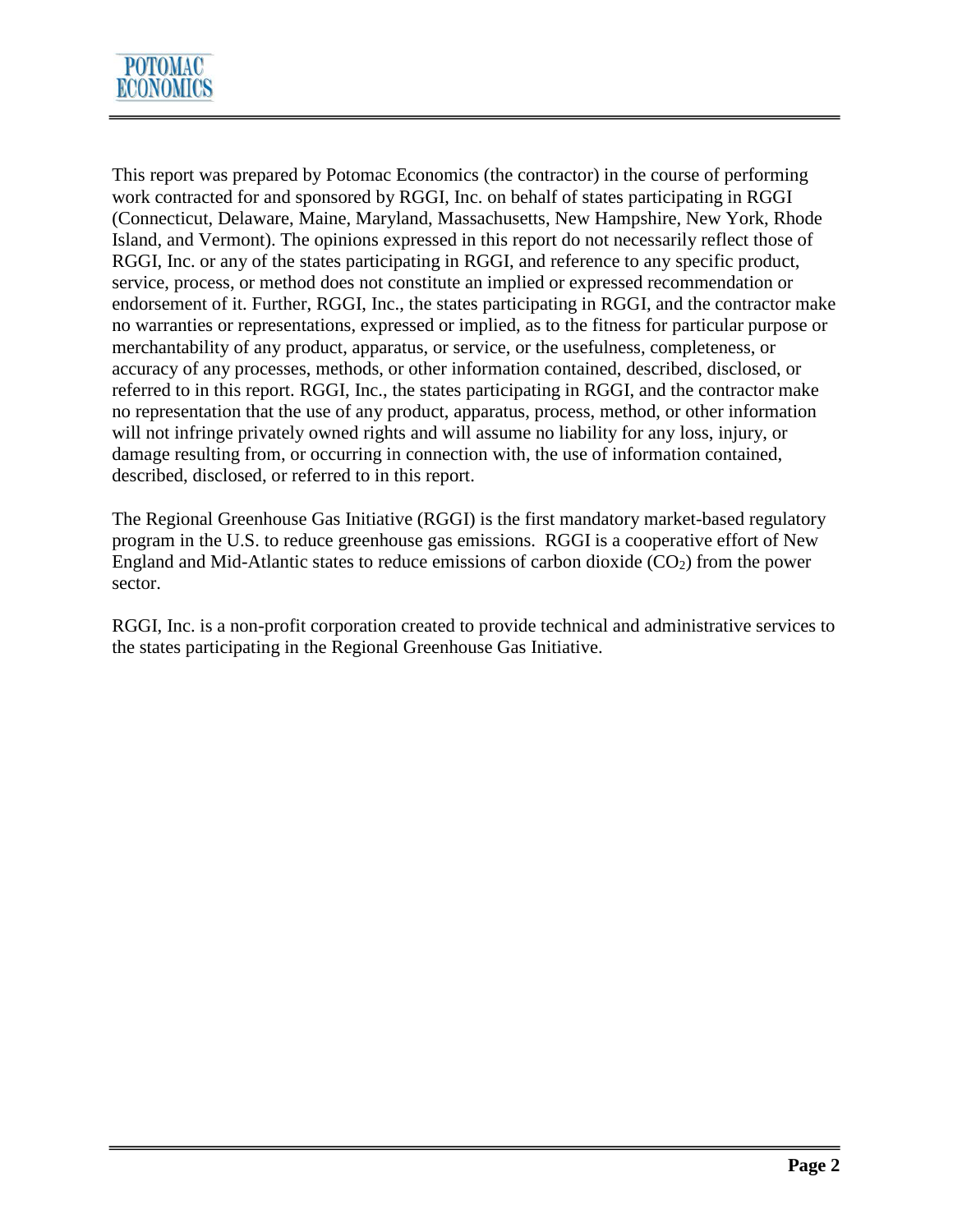

# **MARKET MONITOR REPORT FOR AUCTION 44**

As the Market Monitor for the RGGI CO<sub>2</sub> allowance market, Potomac Economics monitors the conduct of market participants in the auctions and in the secondary market to identify indications of market manipulation or collusion. We also review the administration of the allowance auctions by Enel X. This report summarizes our findings regarding RGGI Auction 44, which was held on June 5, 2019.

We observed the auction as it occurred and have completed our review and analysis of its results. Based on our review of bids in the auction, we find no material evidence of collusion or manipulation by bidders.

Forty-seven bidders participated in the offering of  $CO<sub>2</sub>$  allowances. Bids were submitted to purchase 2.8 times the available supply of allowances, resulting in a clearing price of \$5.62 per ton. Compliance-Oriented Entities purchased 38 percent of the allowances in the offering. There was no indication of barriers to participation in the auction.

Based on our review of the administration of the market, we found that:

- The auction was administered in a fair and transparent manner in accordance with the noticed auction procedures and limitations.
- The auction results were consistent with the market rules and the bids received.
- Sensitive information was treated appropriately by the auction administrator.
- There were no indications of issues with the auction platform such as hardware or software problems, communications issues, or security breaches.

In summary, the results of our monitoring of RGGI Auction 44 raise no material concerns regarding the auction process, barriers to participation in the auction, or the competitiveness of the auction results. The appendix provides additional information about the market for RGGI  $CO<sub>2</sub>$  allowances and outcomes of the auction.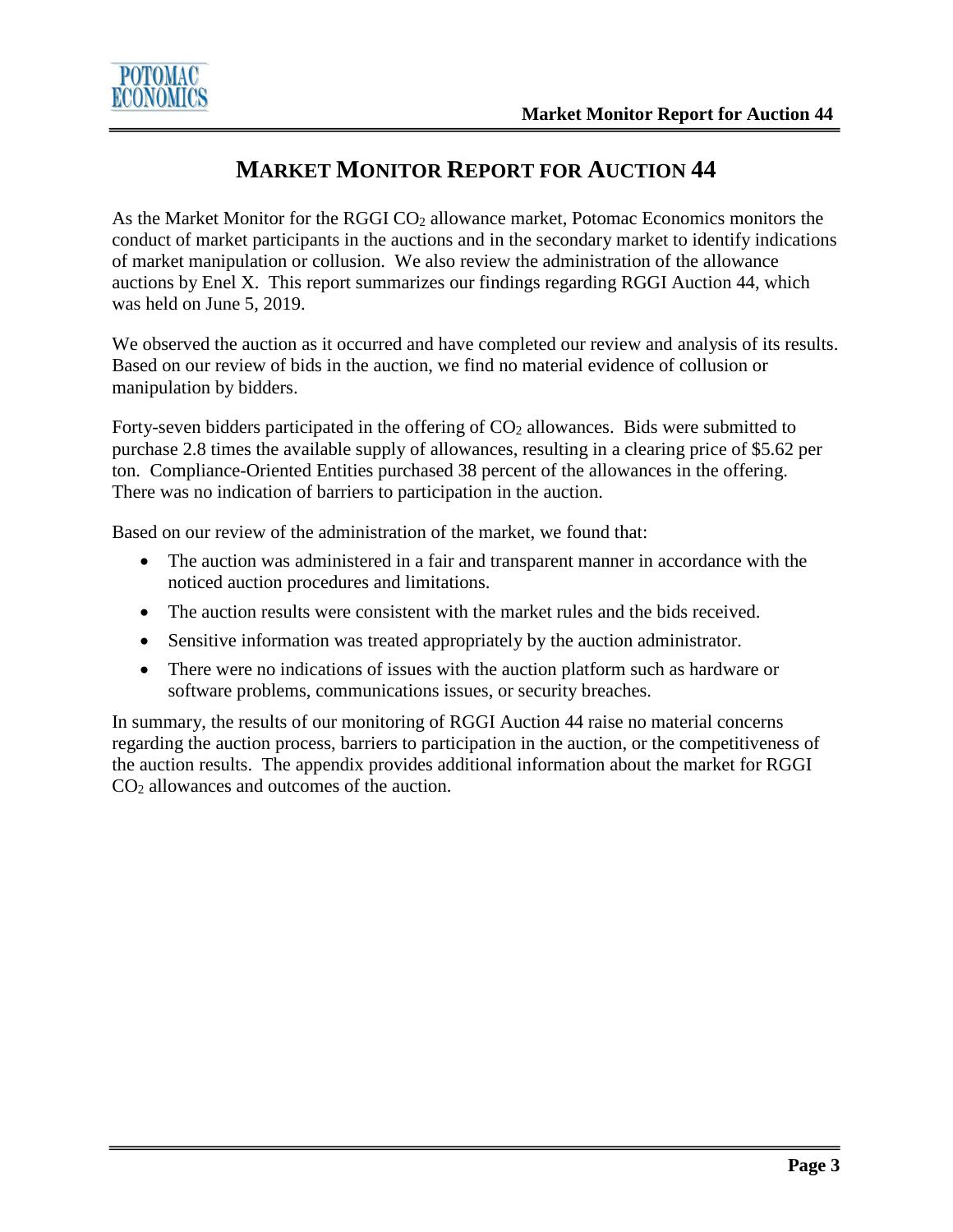

# **APPENDIX**

### **A. DISPERSION OF PROJECTED DEMAND**

*The wide dispersion of projected demand for RGGI allowances across compliance entities facilitates the competitive performance of the auction.*

The following figure shows the relative shares of projected demand for RGGI allowances by compliance entity in the current control period. The largest compliance entity represents only 11 percent of the total projected demand for allowances. Nearly half of the projected demand is composed of entities that each account for less than 5 percent of the total demand. Participation by a large number of entities facilitates the competitive performance of the auction.



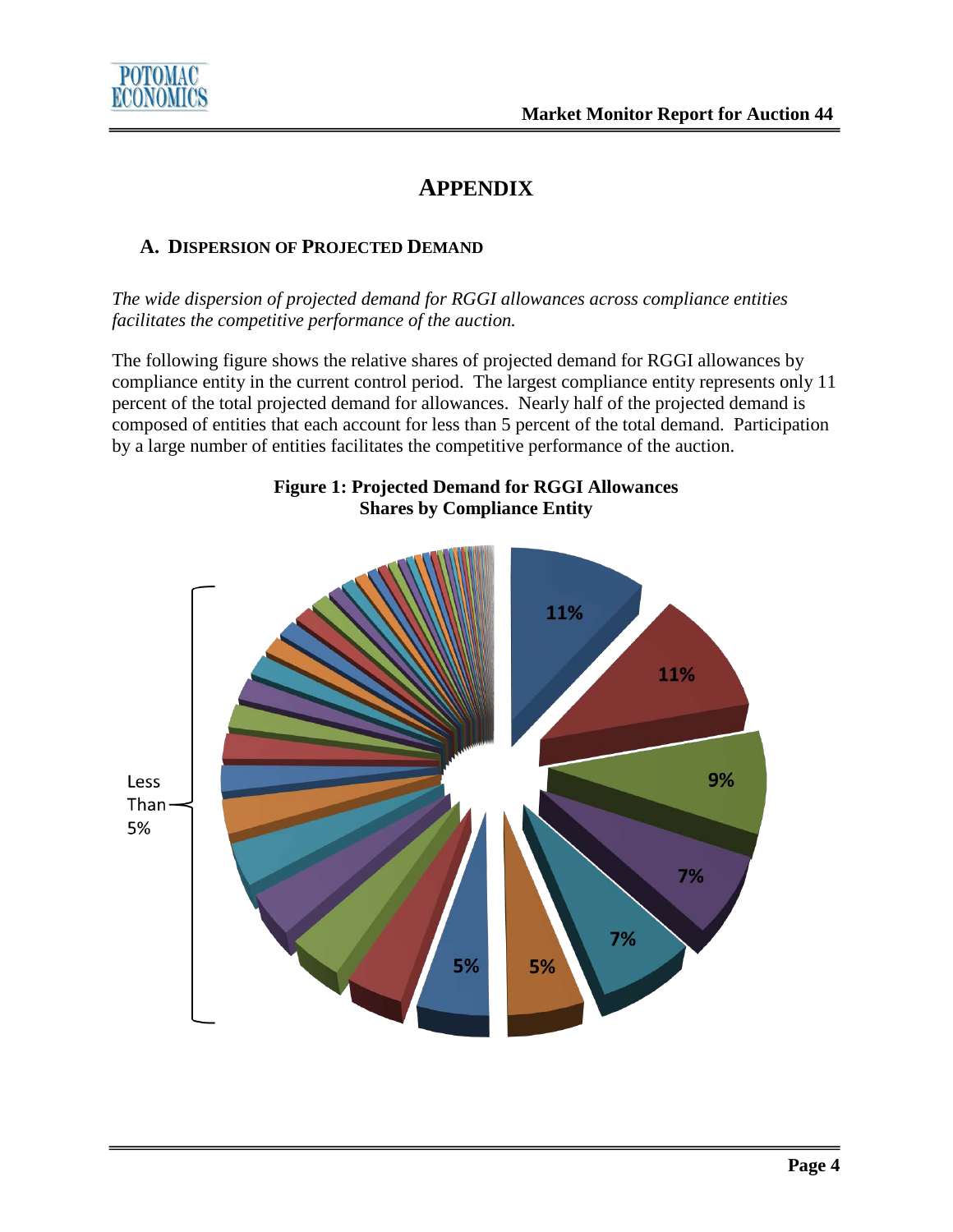

 $\overline{a}$ 

#### **B. SUMMARY OF PURCHASES OF ALLOWANCES IN AUCTION 44**

*Awards were distributed across 40 bidders with four bidders purchasing one million tons or more and 15 bidders purchasing 200,000 tons or more.*

This report summarizes participation in Auction 44. Participation in the RGGI market involves many different firms with various interests in RGGI allowances. Some participate in order to satisfy compliance obligations, others have investment interests, and still others participate for both purposes. To more effectively track the activity of different participants, we use several classifications for participant firms. Figure 2 summarizes the relationship between these classifications.



**Figure 2: Classifications of Participant Firms in the RGGI Marketplace**

- *Compliance-Oriented Entities* are compliance entities that appear to acquire and hold allowances primarily to satisfy their compliance obligations.
- *Investors with Compliance Obligations* are firms that have compliance obligations but which hold a number of allowances that exceeds their estimated compliance obligations by a margin suggesting they also buy for re-sale or some other investment purpose. These firms often transfer significant quantities of allowances to unaffiliated firms.<sup>[1](#page-6-0)</sup>

<span id="page-6-0"></span> $1$  The assessment of whether a compliance entity holds a number of allowances that exceeds its compliance obligations by a margin that suggests they are also buying for re-sale or some other investment purpose is based on: (a) the entity's forecasted share of the total compliance obligations for the entire RGGI footprint through 2020, (b) the total number of allowances in circulation, and (c) consideration of the pattern of the entity's allowance transfers to unaffiliated firms versus affiliated firms. Since the designation of a compliance entity as an investor is based on a review of its transactions and holdings, the designation of a particular firm may change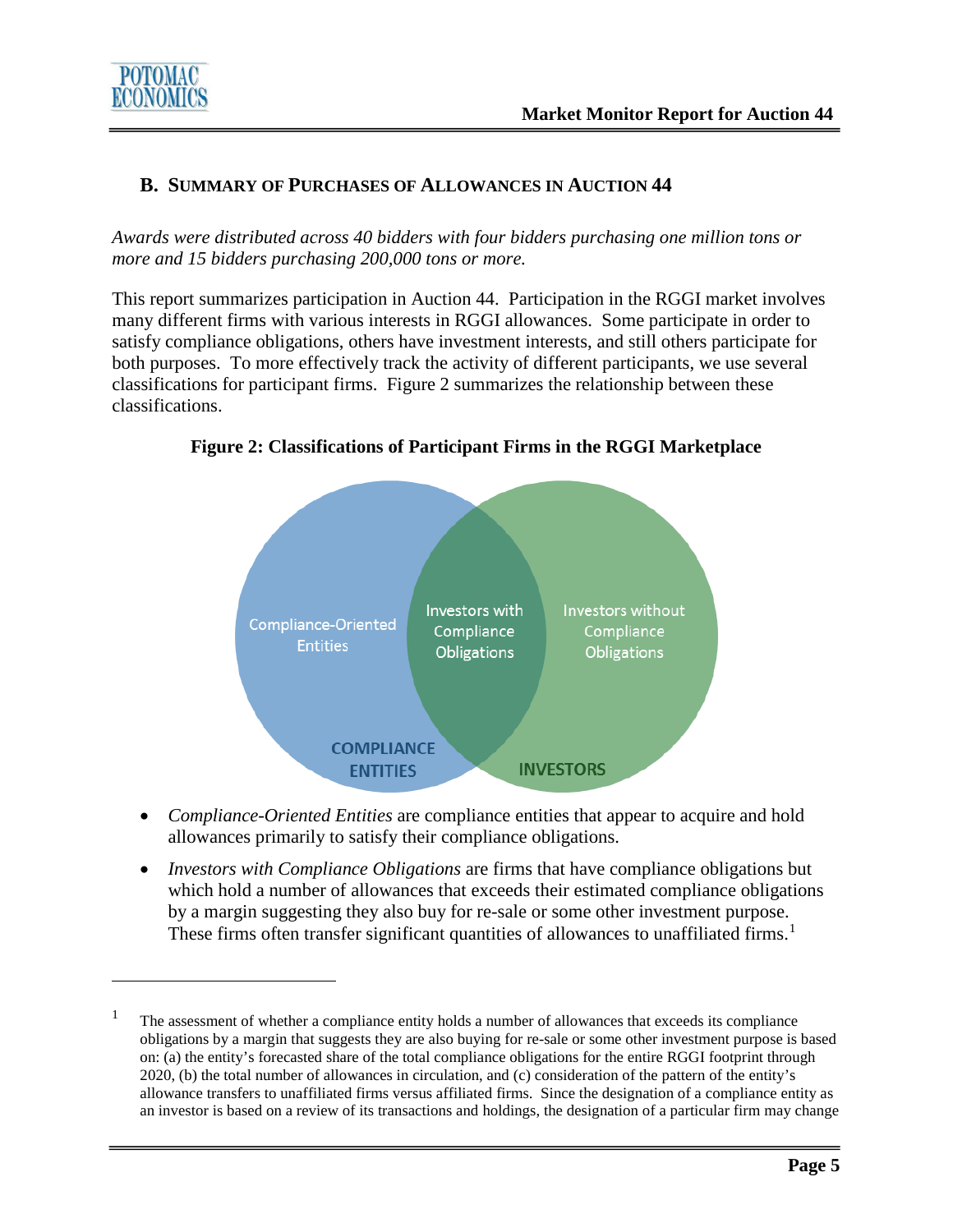

• *Investors without Compliance Obligations* are firms without any compliance obligations.

These three categories form the basis for two overlapping groups.

- *Compliance Entities* All firms with compliance obligations, and their affiliates.<sup>[2](#page-7-0)</sup> Combines the first and second of the above categories.
- *Investors* All firms which are assessed to be purchasing for investment rather than compliance purposes. Combines the second and third of the above categories.

In Auction 44, Compliance Entities purchased 47 percent of the allowances sold. In the first 44 RGGI auctions, Compliance Entities purchased 74 percent of the allowances sold. In Auction 44, Compliance-Oriented Entities purchased 38 percent of the allowances sold.

After settlement of allowances sold in Auction 44:

- Forty-five percent of the allowances in circulation will be held by Compliance-Oriented Entities.
- Fifty-two percent of the allowances in circulation are believed to be held for compliance purposes. The number of allowances that are believed to be held for compliance purposes includes 100 percent of the allowances held by Compliance-Oriented Entities and a portion of allowances held by Investors with Compliance Obligations.

The following table shows the quantity of allowances purchased by each bidder. The identity of each bidder is masked, and the bidders are ranked according to the amount of allowances awarded, from largest to smallest.

over time as more information becomes available.

 $\overline{a}$ 

<span id="page-7-0"></span><sup>&</sup>lt;sup>2</sup> Affiliates are firms that: (i) have a parent-subsidiary relationship with a compliance entity, (ii) are subsidiaries of a parent company that has a large interest in a compliance entity, (iii) have substantial control over the operation of a budget source and/or responsibility for acquiring RGGI allowances to satisfy its compliance obligations.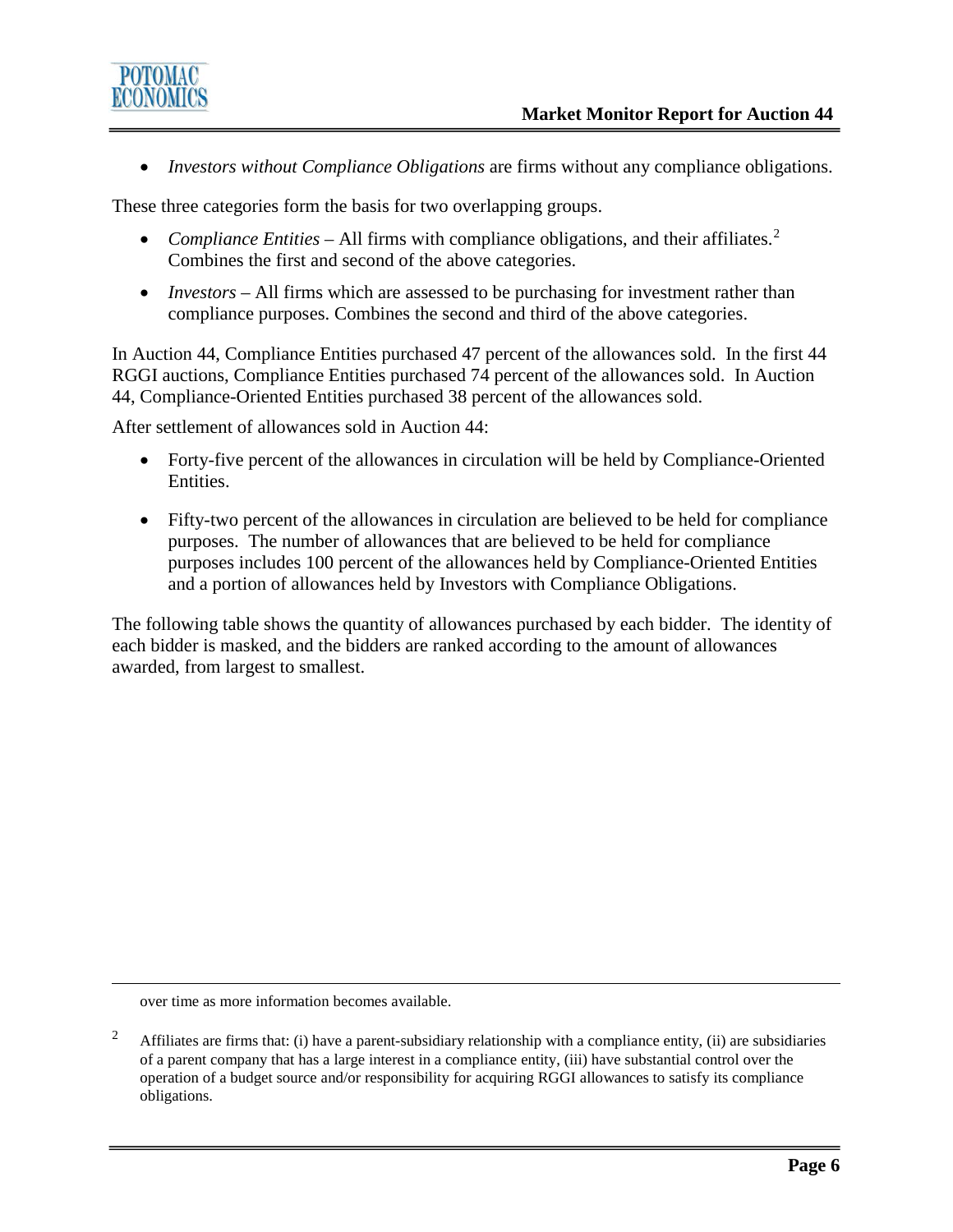| <b>Bidder</b>    | <b>Number of Allowances Awarded</b> |
|------------------|-------------------------------------|
| <b>Bidder 1</b>  | 2,650,000                           |
| <b>Bidder 2</b>  | 1,600,000                           |
| <b>Bidder 3</b>  | 1,355,453                           |
| <b>Bidder 4</b>  | 1,235,000                           |
| <b>Bidder 5</b>  | 862,000                             |
| <b>Bidder 6</b>  | 825,000                             |
| <b>Bidder 7</b>  | 618,000                             |
| <b>Bidder 8</b>  | 600,000                             |
| <b>Bidder 9</b>  | 433,000                             |
| <b>Bidder 10</b> | 420,000                             |
| <b>Bidder 11</b> | 335,000                             |
| <b>Bidder 12</b> | 300,000                             |
| <b>Bidder 13</b> | 300,000                             |
| <b>Bidder 14</b> | 300,000                             |
| Bidder 15        | 200,000                             |
| <b>Bidder 16</b> | 155,000                             |
| <b>Bidder 17</b> | 145,000                             |
| <b>Bidder 18</b> | 100,000                             |
| <b>Bidder 19</b> | 100,000                             |
| <b>Bidder 20</b> | 100,000                             |
| <b>Bidder 21</b> | 80,000                              |
| <b>Bidder 22</b> | 75,000                              |
| <b>Bidder 23</b> | 60,000                              |
| <b>Bidder 24</b> | 55,000                              |
| <b>Bidder 25</b> | 50,000                              |
| <b>Bidder 26</b> | 50,000                              |
| <b>Bidder 27</b> | 50,000                              |
| <b>Bidder 28</b> | 33,000                              |
| <b>Bidder 29</b> | 30,000                              |
| <b>Bidder 30</b> | 25,000                              |
| <b>Bidder 31</b> | 25,000                              |
| <b>Bidder 32</b> | 12,000                              |
| <b>Bidder 33</b> | 10,000                              |
| <b>Bidder 34</b> | 8,000                               |
| <b>Bidder 35</b> | 6,000                               |
| <b>Bidder 36</b> | 6,000                               |
| <b>Bidder 37</b> | 5,000                               |
| <b>Bidder 38</b> | 4,000                               |
| <b>Bidder 39</b> | 3,000                               |
| <b>Bidder 40</b> | 1,000                               |
| <b>Bidder 41</b> | $\bf{0}$                            |
| <b>Bidder 42</b> | $\bf{0}$                            |
| <b>Bidder 43</b> | $\bf{0}$                            |
| <b>Bidder 44</b> | 0                                   |
| <b>Bidder 45</b> | 0                                   |
| <b>Bidder 46</b> | 0                                   |
| <b>Bidder 47</b> | 0                                   |

### **Table 1: Quantity of Allowances Awarded by Bidder**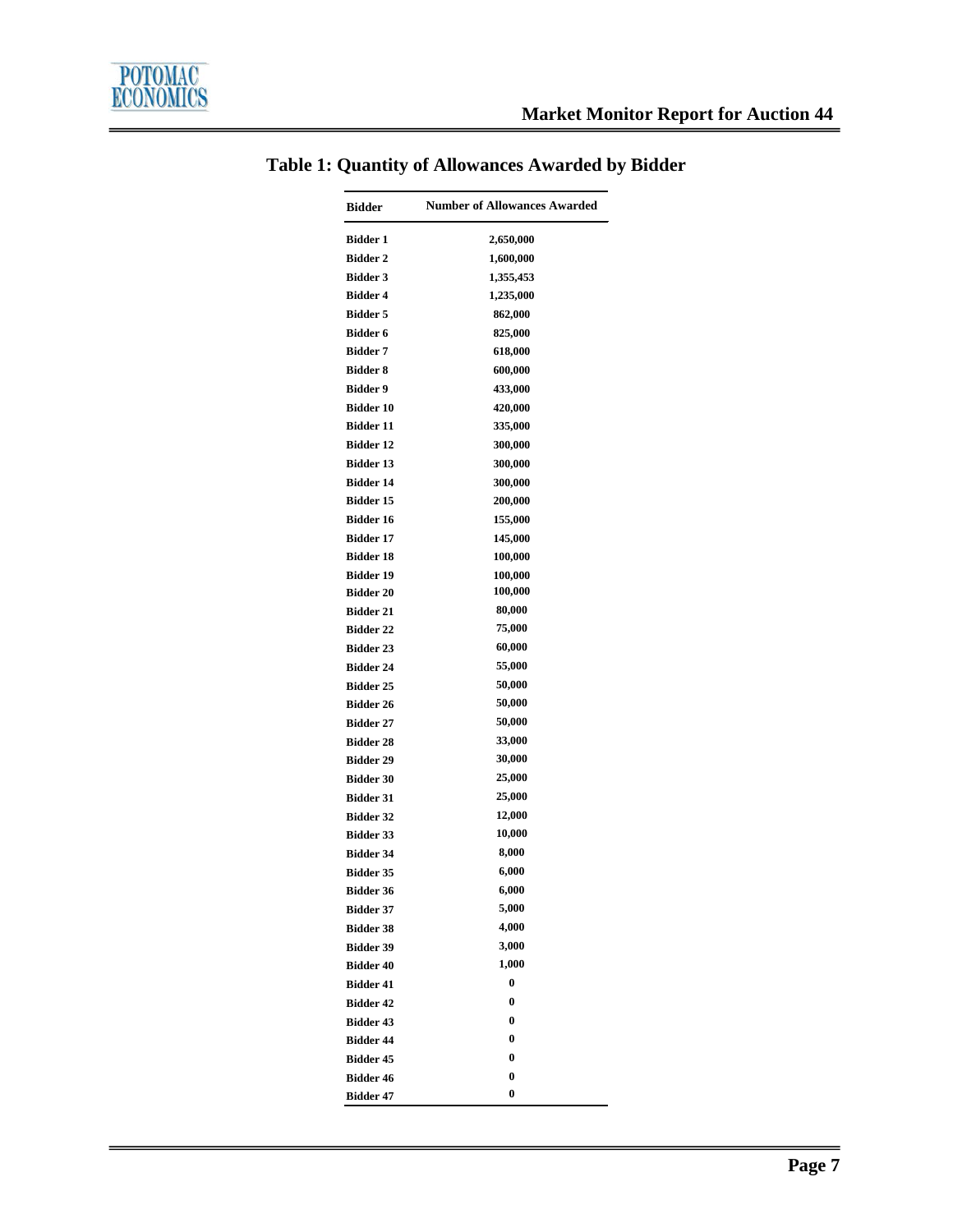

#### **C. DISPERSION OF BIDS IN AUCTION 44**

*Bids were submitted by 32 Compliance-Oriented Entities and 15 Investors. In our review of the bids and the qualification process, we found no material evidence of anti-competitive conduct or inappropriate barriers to participation.*

The following figure summarizes the quantity of allowances for which bids were submitted by each bidder. Three Compliance-Oriented Entities and nine Investors submitted bids for a large quantity of allowances (i.e., at least 1 million tons). Overall, Compliance-Oriented Entities accounted for 32 percent of the quantity of allowances for which bids were submitted. The quantity of allowances for which bids were submitted was 2.8 times the available supply. In Auction 43, the quantity of allowances for which bids were submitted was 3.0 times the Initial Offering.

The bid quantities were widely distributed among the 47 bidders. The concentration of bids, using the Herfindahl-Hirschman Index ("HHI"), is relatively low at 571, consistent with recent auctions. The HHI is a standard measure of concentration calculated by squaring each entity's share and then summing the squares across all entities (i.e., the index ranges from 0 to 10,000).



**Figure 3: Quantity of Bids Submitted by Entity By Type of Entity and Quantity Bid**

**Quantity of Bids Submitted (in Thousands of Tons)**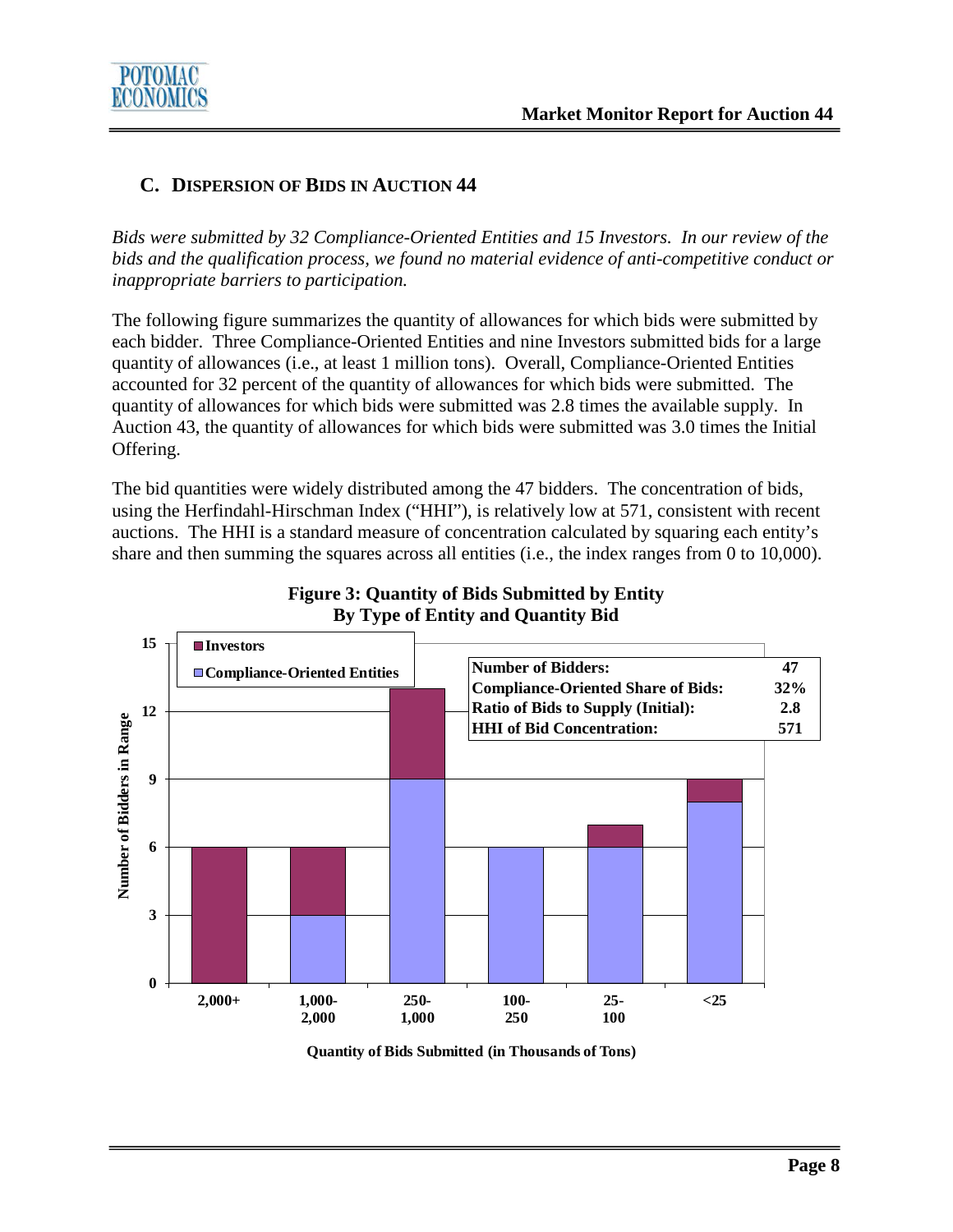

#### **D. SUMMARY OF BID PRICES IN AUCTION 44**

*Bids were submitted across a wide range of prices in the auction and the clearing price of \$5.62 was relatively consistent with average bid prices submitted.* 

The following table reports several statistics regarding the bid prices for bids submitted in Auction 44. The median and mean bid prices are weighted by the quantity of each bid.

| <b>Bid Prices:</b>      |         |
|-------------------------|---------|
| <b>Minimum</b>          | \$2.26  |
| <b>Maximum</b>          | \$10.01 |
| <b>Average (Median)</b> | \$5.53  |
| <b>Average (Mean)</b>   | \$5.42  |
| <b>Clearing Price:</b>  | \$5.62  |